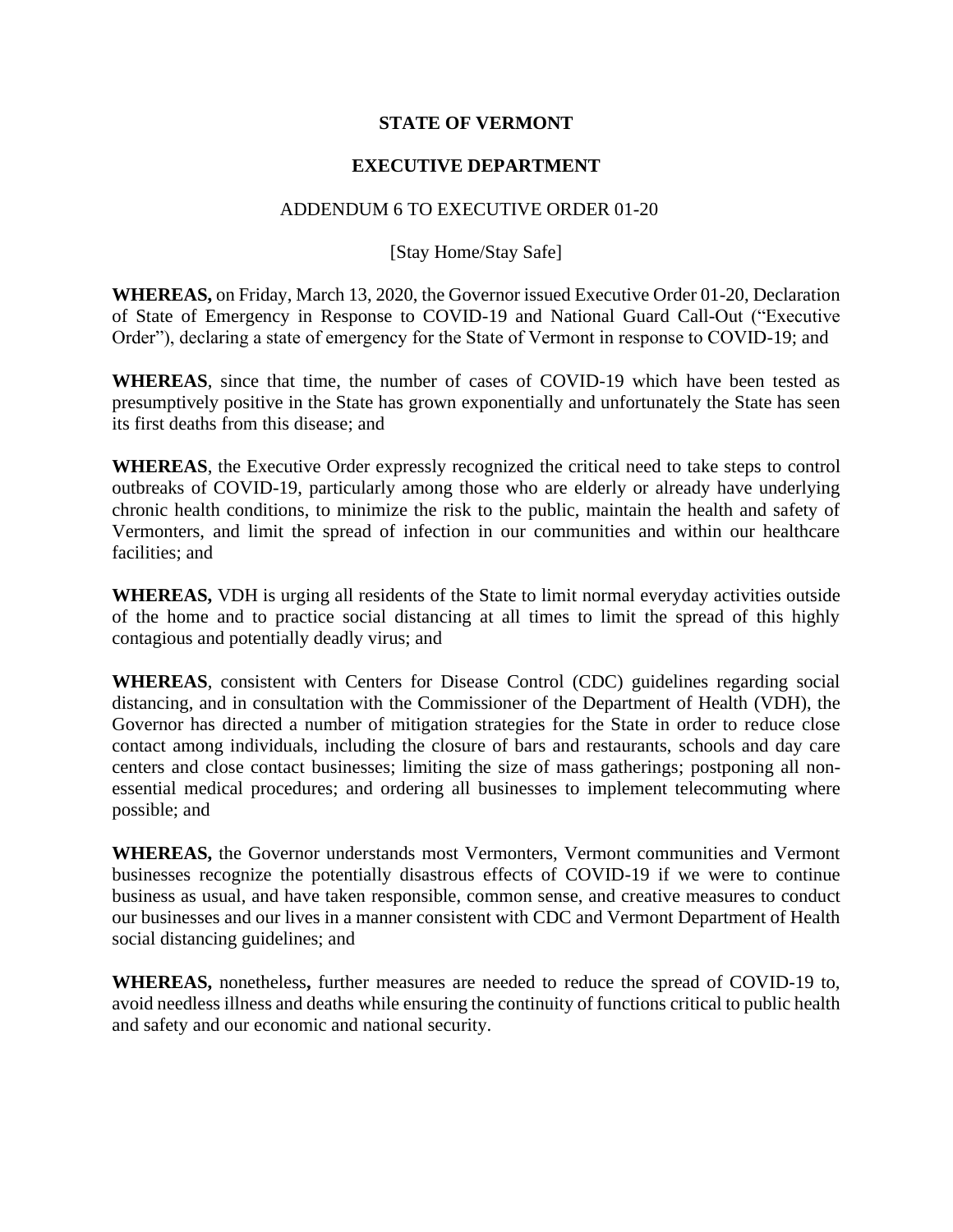**NOW THEREFORE,** in order to restrict and minimize all unnecessary activities outside of the home or place of residence during the state of emergency, I, Philip B. Scott, by virtue of the authority vested in me as Governor of Vermont by the Constitution of the State of Vermont, the emergency powers set forth in 20 V.S.A. §§ 8, 9 and 11 and other laws, hereby order the following:

- 1. To preserve the public health and safety, to ensure the healthcare delivery system is capable of serving all, and to help protect those at the highest risk and vulnerability, Vermonters are directed to stay at home or in their place of residence, leaving only for essential reasons such as: personal safety; groceries or medicine; curbside pick-up of goods, meals or beverages; medical care; exercise; care of others; and work, as set forth further below. Vermonters shall significantly restrict normal activities outside the home or place of residence, consistent with CDC guidance, to help stop the spread of the virus.
- 2. As previously directed, all workers shall work remotely when possible.
- 3. Except as set forth below, effective Wednesday, March 25, 2020 at 5 p.m., subject to closures and limitations provided in prior orders, all businesses and not-for-profit entities in the state shall suspend in-person business operations. These businesses and not-forprofit entities are encouraged to develop business strategies, procedures and practices such as using an on-line presence, telephone and web-based service delivery and phone or online orders for curb-side pick-up and delivery.

The Vermont Agency of Commerce and Community Development (ACCD), shall develop a process for responding to questions regarding acceptable continuation of business operations.

- 4. All businesses, governmental entities and not-for-profit entities shall develop strategies, procedures and practices designed for strict adherence to CDC and VDH guidance to ensure recommended social distancing, including, to the extent possible:
	- a. maintaining a distance of 6 feet between persons;
	- b. requiring employees to practice appropriate hygiene measures, including regular, thorough handwashing;
	- c. requiring employees who are sick remain home; and
	- d. regularly cleaning and disinfecting frequently touched objects and surfaces.
- 5. Businesses and entities providing services or functions deemed critical to public health and safety, as well as economic and national security shall remain in operation, and, except as set forth in Section 4 above, shall not be subject to the in-person restrictions set forth in Section 3.
- 6. Services or functions in Vermont deemed critical to public health and safety, as well as economic and national security include:
	- a. health care operations such as COVID-19 testing and clinical research, hospital personnel and other healthcare providers, public health workers and other healthcare service providers, laboratory services, caregivers, logistics, technology, security and custodial support, blood and plasma donors and mortuary services;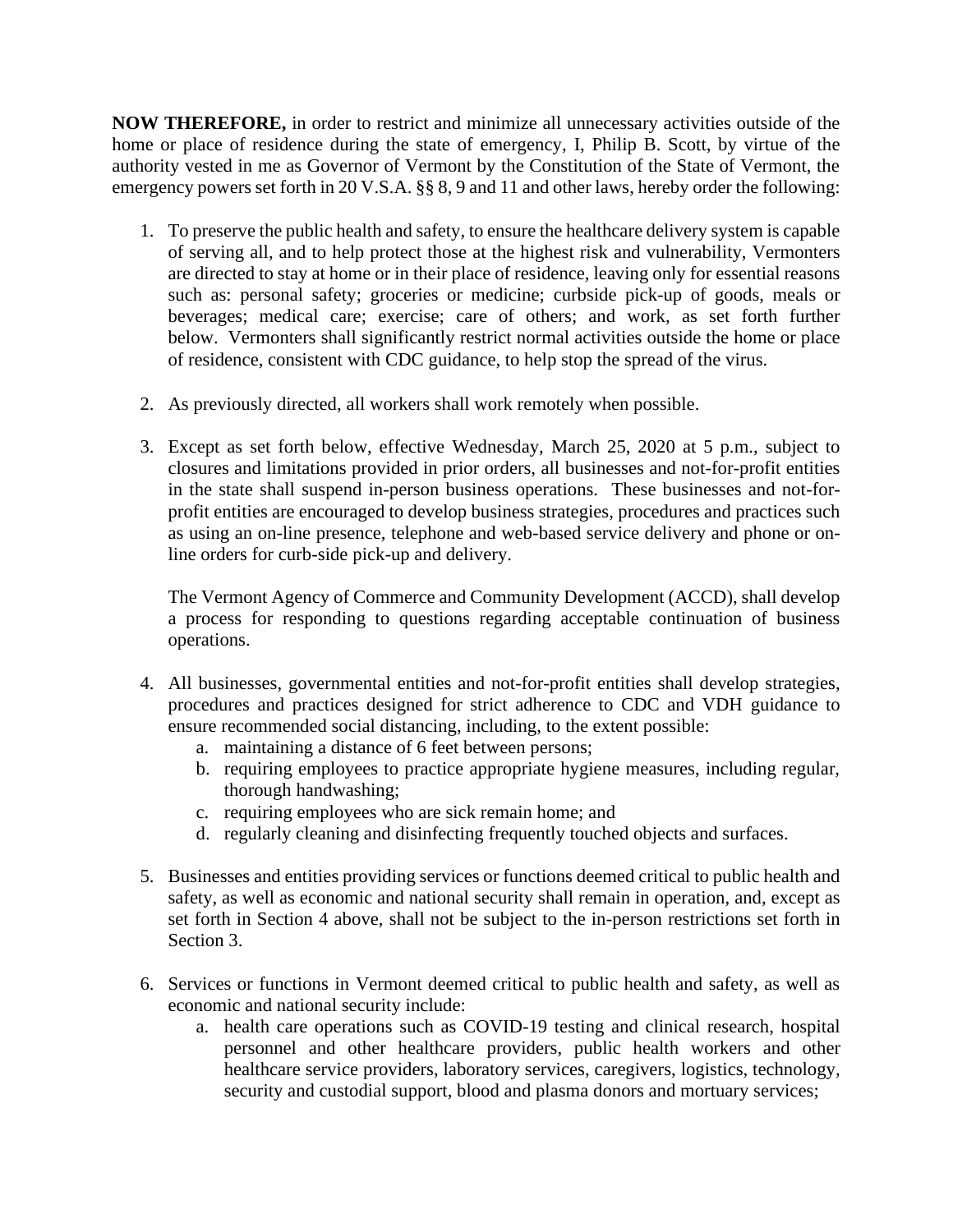- b. law enforcement, public safety and first responders, including fire, ambulance services, emergency medical technicians and emergency management personnel;
- c. critical infrastructure including utilities, telecommunication, airports and transportation infrastructure;
- d. construction necessary to support the COVID-19 response and maintain critical infrastructure;
- e. critical manufacturing, including food and animal feed manufacturing, processing and supply, pharmaceuticals and other manufacturing necessary to support the COVID-19 response as well as economic and national security;
- f. retail serving basic human needs such as grocery stores, pharmacies, other retail that sells food, beverage, animal feed and essential supplies, provided, these retail operations shall be conducted through on-line and telephone orders for delivery and curb-side pickup to the extent possible;
- g. fuel products and supply;
- h. hardware stores, provided, these retail operations shall be conducted through online and telephone orders for delivery and curb-side pickup to the extent possible;
- i. transportation sector and agricultural sector equipment parts, repair and maintenance, provided these retail operations shall be conducted through on-line and telephone orders for delivery and curb-side pickup to the extent possible;
- j. trash collection and disposal, recycling and operations and maintenance of drinking water and wastewater/drainage infrastructure;
- k. agriculture and farms, animal shelters, production and delivery of seed, chemicals and fertilizers, CSAs and veterinarians;
- l. lodging, to the extent required to support COVID-19 response, critical infrastructure and national security;
- m. other building and property services for the safety, sanitation and operations of residences or other businesses;
- n. mail and shipping services;
- o. news media;
- p. banks and related financial institutions, provided, however, routine retail banking operations shall be limited to transactions conducted through automated teller machines, drive-through services and online and telephone services;
- q. providers of necessities and services to economically disadvantaged populations; and
- r. other vendors of technical, security, logistics, custodial and equipment repair and maintenance services necessary to support the COVID-19 response, critical infrastructure and national security.
- 7. ACCD shall develop additional guidance as to which businesses are determined to be critical to public health and safety, as well as economic and national security.

Other businesses may be determined to be critical to public health and safety, as well as economic and national security after requesting an opinion from ACCD. ACCD shall consider: